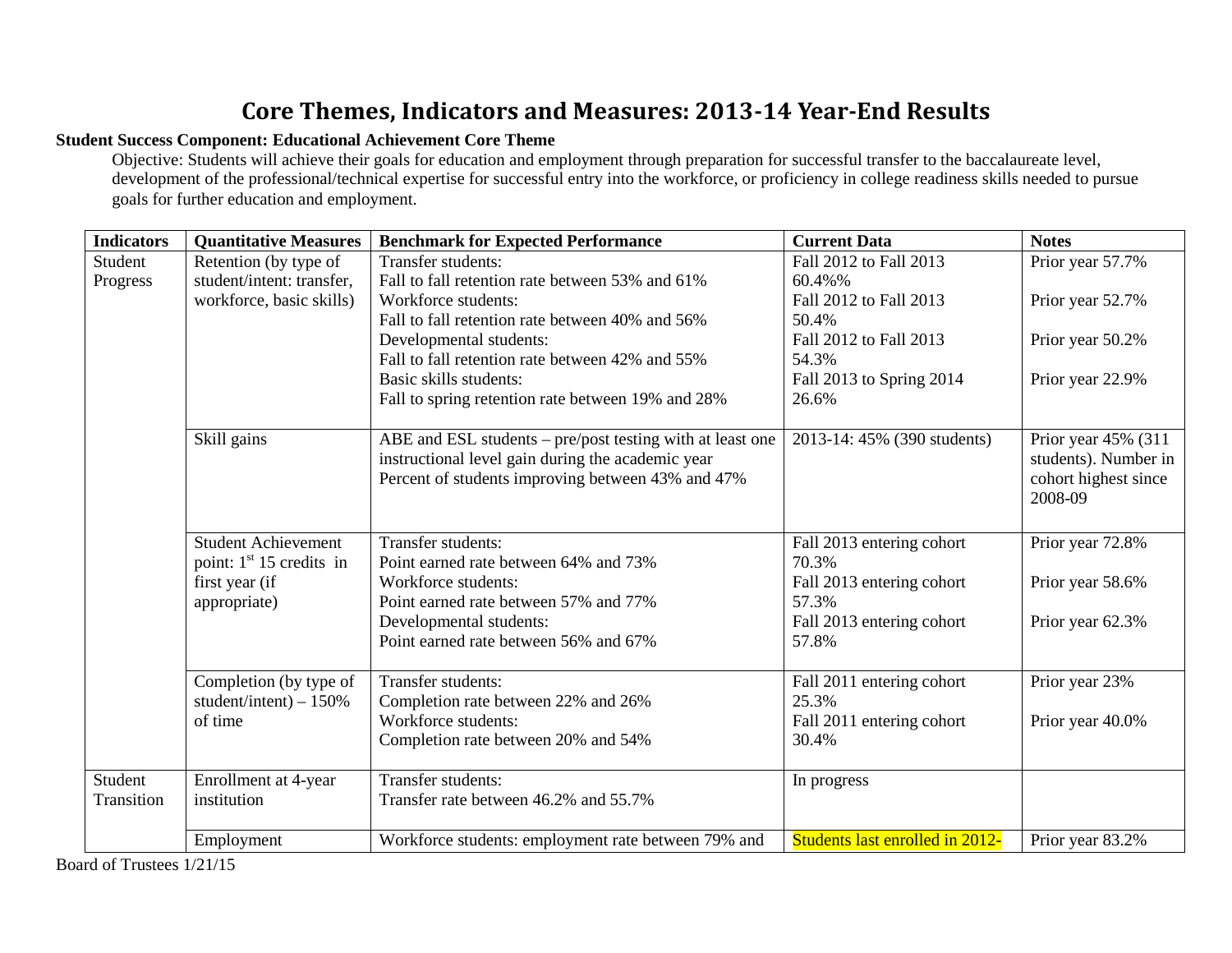|                                 |                                          | 86% for students with at least 45 credits and 2.0 GPA<br>Perkins Placement rate: 100% of target                                                                           | 13:74.6%<br>2012-13: 567 students placed<br>$(115\% \text{ of target})$                                                                                                                           | Prior year 75%                                                           |
|---------------------------------|------------------------------------------|---------------------------------------------------------------------------------------------------------------------------------------------------------------------------|---------------------------------------------------------------------------------------------------------------------------------------------------------------------------------------------------|--------------------------------------------------------------------------|
|                                 | Transition to college                    | Prior ABE students: enrollment rate in college courses<br>(dev ed level or above) for students who have earned HS<br>equivalency                                          | 2013-14: 13.4% (45 of 336<br>students)                                                                                                                                                            | New measure to<br>parallel SBCTC<br><b>WABERS</b><br>performance reports |
| Learning<br><b>Outcomes</b>     | <b>Student Surveys</b>                   | Students' self-assessment on core abilities is "Agree" or<br>better; Average rating on Instruction items is<br>"satisfactory" or better                                   | Spring 2013 student survey:<br>$avg\ 4.42\ (5 point scale)$ for<br>student experience questions<br>2013-14 graduate surveys: avg<br>4.43 (5 point scale) on self-<br>assessment of core abilities |                                                                          |
|                                 | <b>External Certification</b>            | 100% of programs with external exams meeting pass rate<br>targets                                                                                                         | Nursing – RN: $90.4\%$ (2013)<br>Nursing – LPN: 97.8% (2013)<br>MLT: 94% (2014)<br>Rad Tech: 90% (2014)                                                                                           |                                                                          |
| <b>Indicators</b>               | <b>Oualitative Measures</b>              | <b>Discussion Framework</b>                                                                                                                                               |                                                                                                                                                                                                   |                                                                          |
| Student<br>Learning<br>Outcomes | Classroom/course<br>assessment           | Create Abilities assessment through student e-portfolio<br>project and offer nationally normed examination to get at<br>"value added" for student educational experience. |                                                                                                                                                                                                   |                                                                          |
|                                 | Program outcomes<br>assessment           | Program reports reviewed by Assessment Committee and<br>posted; reviewed by Deans                                                                                         |                                                                                                                                                                                                   |                                                                          |
|                                 | Degree outcomes/Core<br><b>Abilities</b> | Analysis of course outlines to determine coverage/gaps<br>for Core Abilities                                                                                              |                                                                                                                                                                                                   |                                                                          |
|                                 | Graduate/Employer<br>Surveys (prof/tech) | Link to alumni relations efforts                                                                                                                                          |                                                                                                                                                                                                   |                                                                          |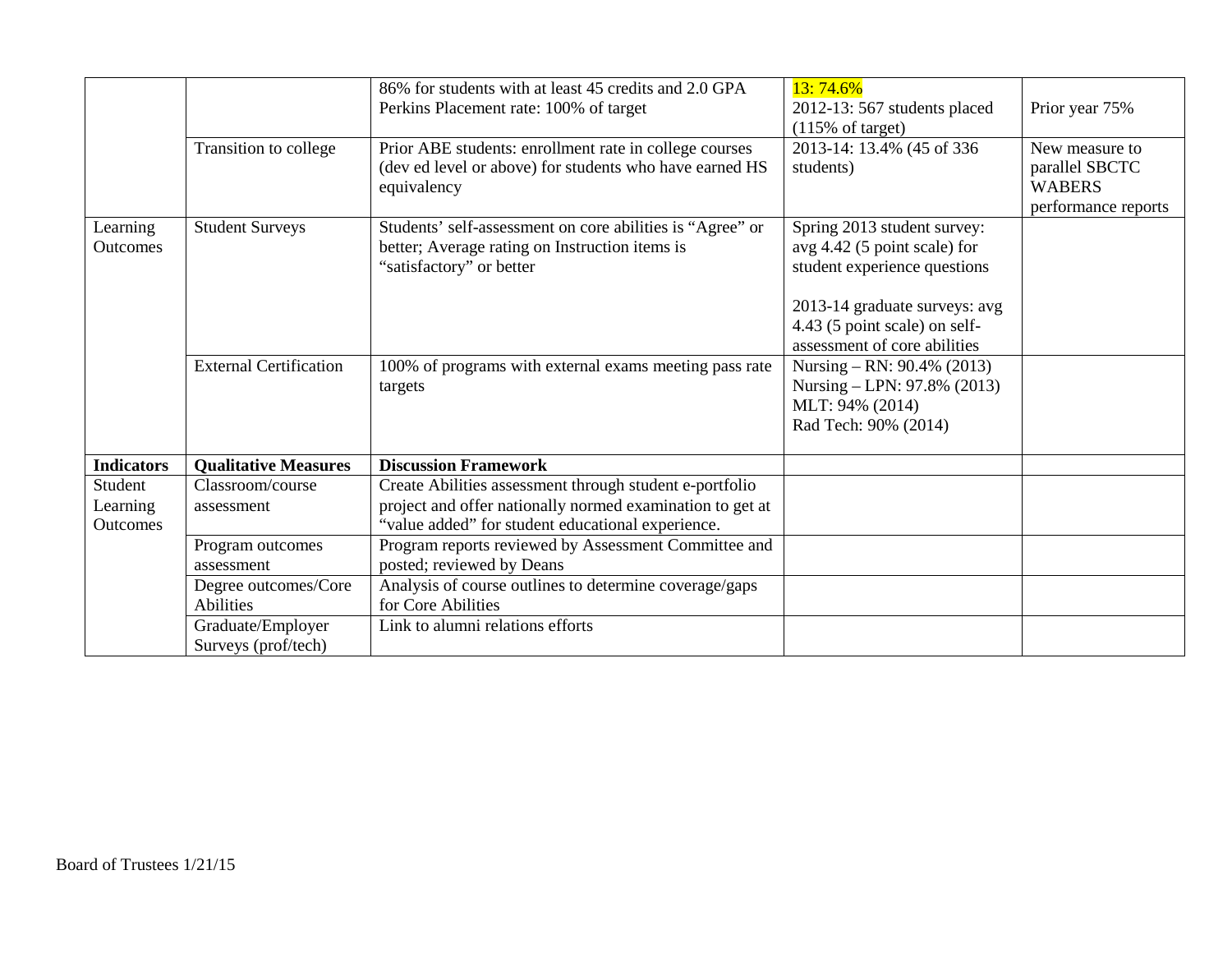#### **Student Success Component: Support for Learning Core Theme**

Objective: WVC's non-instructional programs and services will support students' attainment of their educational goals and promote access to all of the college's educational opportunities.

| <b>Indicators</b>                  | <b>Quantitative Measures</b>                                                                                                                                                                                                                               | <b>Benchmark for Expected Performance</b>                                                                                                        | <b>Current Data</b>                                                                                                                                                                                    | <b>Notes</b>                            |
|------------------------------------|------------------------------------------------------------------------------------------------------------------------------------------------------------------------------------------------------------------------------------------------------------|--------------------------------------------------------------------------------------------------------------------------------------------------|--------------------------------------------------------------------------------------------------------------------------------------------------------------------------------------------------------|-----------------------------------------|
| <b>Student Services</b><br>Support | Relationship of student support<br>services to student<br>progress/learning outcomes                                                                                                                                                                       | Currently tracking retention and completion for<br>CAMP, Opportunity Grant, Perkins                                                              | Perkins 2012-13: 845 completers<br>$(127\% \text{ of target})$                                                                                                                                         | <b>CCAMPIS</b> no<br>longer active      |
|                                    |                                                                                                                                                                                                                                                            |                                                                                                                                                  | <b>Opportunity Grant: 92%</b>                                                                                                                                                                          |                                         |
|                                    | Student satisfaction with<br>services                                                                                                                                                                                                                      | "Satisfactory" or better on graduation<br>survey/CCSSE/student survey                                                                            | Spring 2013 student survey:<br>average 3.62 (5-point scale) for<br>student support questions<br>2013-14 graduate survey:<br>average 3.19 (4-point scale)                                               |                                         |
| <b>Library Support</b>             | Support for core abilities:<br>locate, use and analyze<br>information and technology<br>resources<br>synthesize, evaluate and<br>apply library information<br>seek, recognize and apply<br>$\bullet$<br>knowledge, information,<br>and diverse viewpoints. | "Satisfactory" or better on graduation<br>survey/CCSSE/student survey<br>Library measures                                                        | Spring 2013 student survey:<br>average 3.99 on library/website<br>support (5 point scale)<br>2013-14 graduate survey:<br>Average 3.35 satisfaction with<br>library/online resources (4 point<br>scale) |                                         |
| Infrastructure<br>Support          | Sufficiency of facilities,<br>technology to support student<br>learning                                                                                                                                                                                    | Staff and student surveys – average response<br>"satisfactory" or better                                                                         | Spring 2013 student survey,<br>2013-14 graduate survey:<br>average responses "satisfactory"<br>or better                                                                                               | <b>Staff survey TBD</b><br>January 2015 |
| <b>Indicators</b>                  | <b>Qualitative Measures</b>                                                                                                                                                                                                                                | <b>Discussion Framework</b>                                                                                                                      |                                                                                                                                                                                                        |                                         |
| Access                             | Childcare and transportation<br>services – availability and use                                                                                                                                                                                            | Westside HS partnership<br>Link pass program - utilization data                                                                                  | 18 of 28 families (64%) using<br>Westside child care services in<br>fall 2014 are WVC students                                                                                                         |                                         |
| Infrastructure<br>Support          | Activities to support<br>environment for teaching and<br>learning: staff development,<br>emergency training, college                                                                                                                                       | Professional Development Committee<br>Human Resources trainings<br>Safety Committee/Emergency procedures training<br><b>Title III Activities</b> |                                                                                                                                                                                                        |                                         |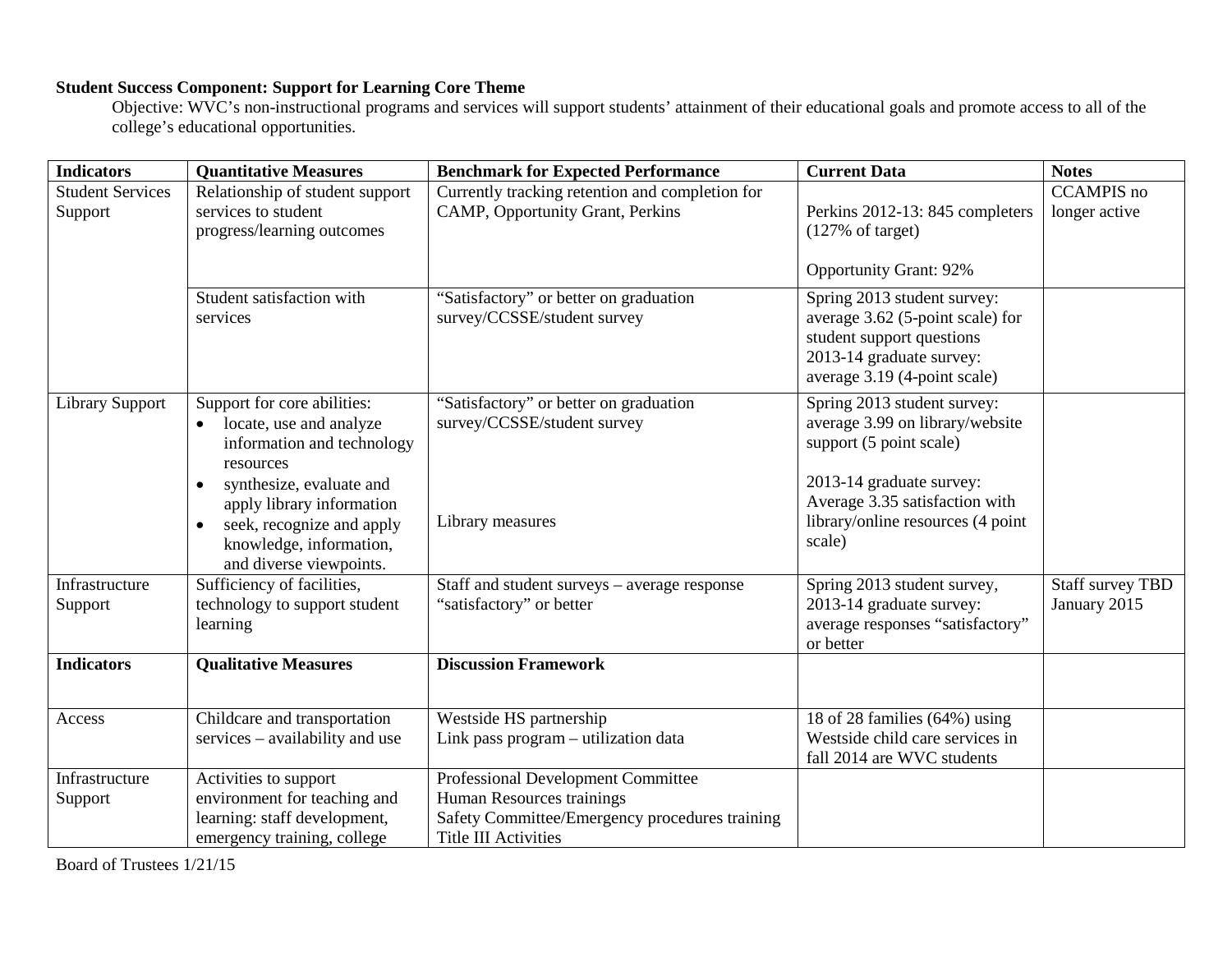|                              | websites, internal<br>communications, outcomes<br>reporting, facilities, technology                                 | Facilities Committee/Facilities Master Plan<br>Academic Support Committee/Technology Plan                                  |  |
|------------------------------|---------------------------------------------------------------------------------------------------------------------|----------------------------------------------------------------------------------------------------------------------------|--|
| Distance<br>Learning Support | Course development/revision                                                                                         | Teaching/Learning Center activity (Title III)<br><b>Curriculum Committee</b>                                               |  |
|                              | Faculty support/professional<br>development                                                                         | Teaching/Learning Center activity (Title III)<br><b>Professional Development Committee</b>                                 |  |
| Access                       | Financial support: Financial aid<br>funds/awards, tuition waivers,<br>emergency fund, scholarships,<br>payment plan | Research in progress to examine ways of<br>measuring relationship between financial aid and<br>student progress/completion |  |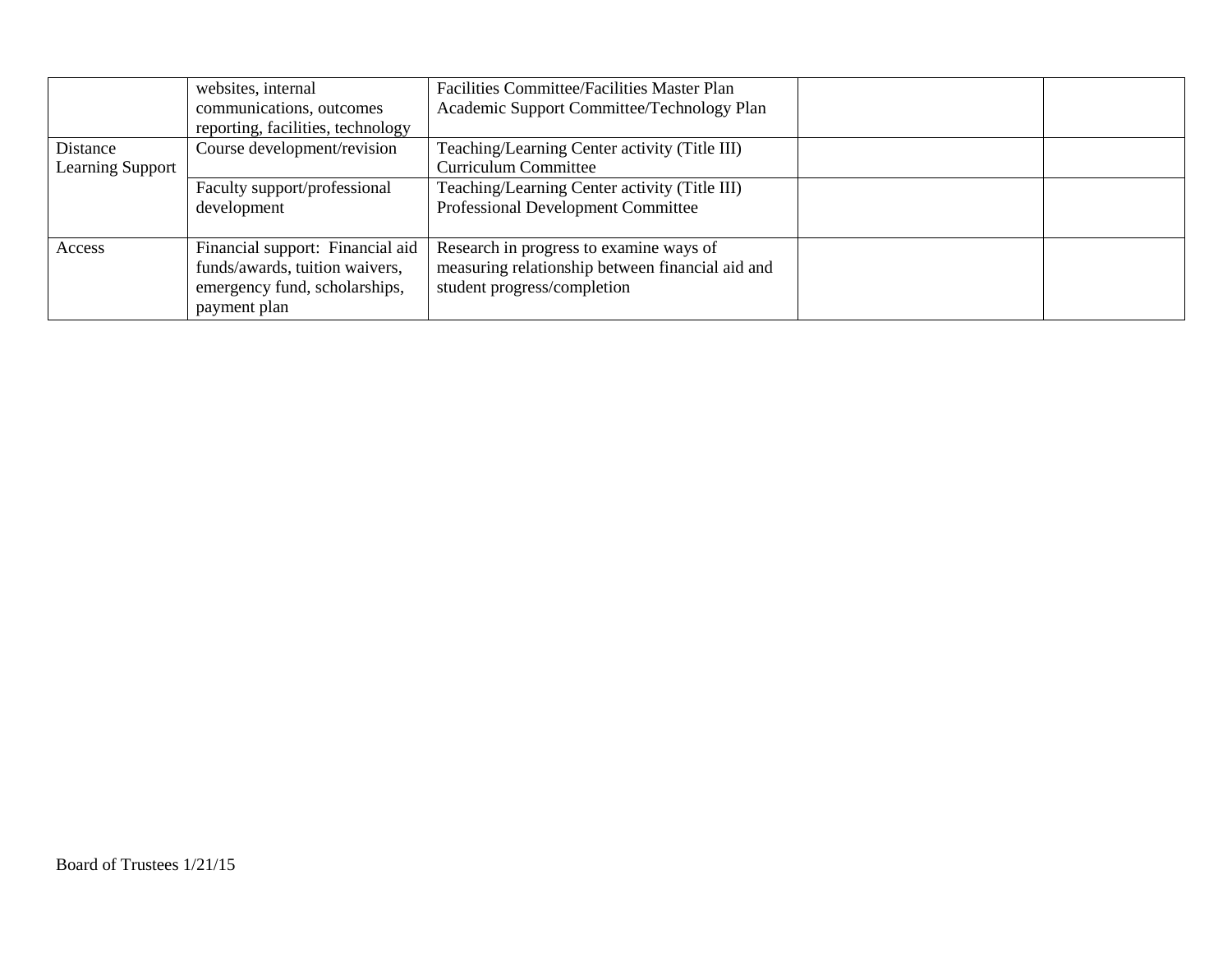## **Community Engagement Component: Responsiveness to Local Needs Core Theme**

Objectives: WVC's degrees, programs, courses and services will be responsive to local demand and community needs. WVC will actively seek community input through its foundations, advisory committees, and collaboration with external organizations.

| <b>Indicators</b>         | <b>Quantitative Measures</b>      | <b>Benchmark for Expected Performance</b> | <b>Current Data</b>              | <b>Notes</b>      |
|---------------------------|-----------------------------------|-------------------------------------------|----------------------------------|-------------------|
| Outreach and              | <b>Enrollments and State FTEs</b> | State FTE Allocation – meet or exceed     | 2,737 FTEs in 2012-13 =          | Prior year: 2,779 |
| Enrollment                |                                   |                                           | 109% of state allocation         |                   |
|                           |                                   |                                           |                                  |                   |
|                           |                                   | State FTEs (monitoring)                   | <b>Transfer: 1,165</b>           | Prior year: 1,207 |
|                           |                                   |                                           | Workforce: 962                   | Prior year: 962   |
|                           |                                   |                                           | Developmental: 348               | Prior year: 356   |
|                           |                                   |                                           | Basic Skills: 261                | Prior year 254    |
|                           |                                   |                                           |                                  |                   |
|                           |                                   |                                           | Running Start (HC): 544          | Prior year: 516   |
|                           |                                   |                                           | Continuing Ed (HC): 1409         | Prior year: 1381  |
|                           | Local HS graduate capture         | New data source                           | Overall enrollment rate: 26.3%   |                   |
|                           | (enrollment) rate                 |                                           | Largest high schools 33-35%      |                   |
|                           |                                   |                                           | 50 or more grads: 19%            |                   |
|                           |                                   |                                           | $<$ 50 grads: 21%                |                   |
|                           | Small HS outreach                 | Percentage of Running Start enrollment    | 2013-14: 12%                     | Increased from    |
|                           |                                   | at Omak: between 8% and 13%               |                                  | about 9% since    |
|                           |                                   |                                           |                                  | 2008-09           |
|                           |                                   | Average number of students participating  | 2013-14: 199                     | Increased each    |
|                           |                                   | from high schools other than Wenatchee    |                                  | year since 2010-  |
|                           |                                   | and Eastmont: between 141 and 163         |                                  | 11                |
| <b>Industry Relations</b> | Contract and employer-            | Contract training enrollments/businesses  | 134 individuals in seven         | Prior year:       |
|                           | based training                    |                                           | companies enrolled               | 206/five          |
|                           |                                   |                                           |                                  |                   |
| Economic                  | Economic impact study             | Return for students, taxpayers, society   | WVC's total economic impact      | No new data       |
| Development               |                                   | WVC contribution to regional economic     | is \$152.8 million, representing |                   |
|                           |                                   | activity                                  | 3.5% of the regional economy     |                   |
| <b>Indicators</b>         | <b>Qualitative Measures</b>       | <b>Discussion Framework</b>               |                                  |                   |
| Program Planning          | Program                           | <b>VP</b> Instruction/Deans               |                                  |                   |
| and Demand                | development/review of             | <b>Advisory Committees</b>                |                                  |                   |
|                           | offerings                         |                                           |                                  |                   |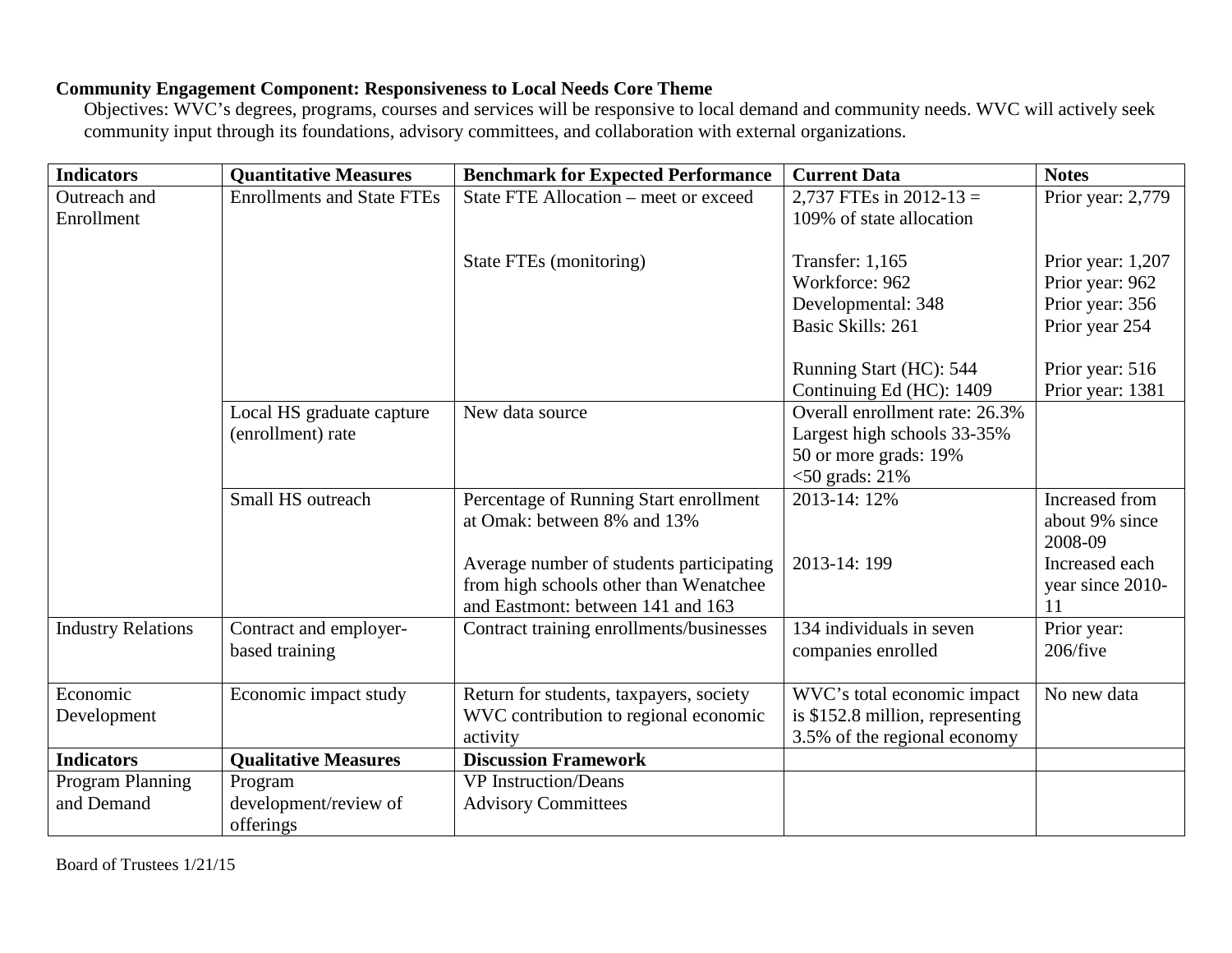| <b>Industry Relations</b> | <b>Advisory Committees</b>   | Program Directors/Dean, Workforce      |  |
|---------------------------|------------------------------|----------------------------------------|--|
| Economic                  | WVC involvement in           | NCEDD participation                    |  |
| Development               | regional planning            |                                        |  |
| Community                 | WVC and WVCO                 | Foundation annual plan and support for |  |
| Involvement and           | <b>Foundation activities</b> | college                                |  |
| Support for WVC           |                              | Foundation board members               |  |
|                           | Use of community input to    | President/Cabinet                      |  |
|                           | the college                  | Trustees                               |  |
|                           | Partnerships and outreach    |                                        |  |
|                           | activities                   |                                        |  |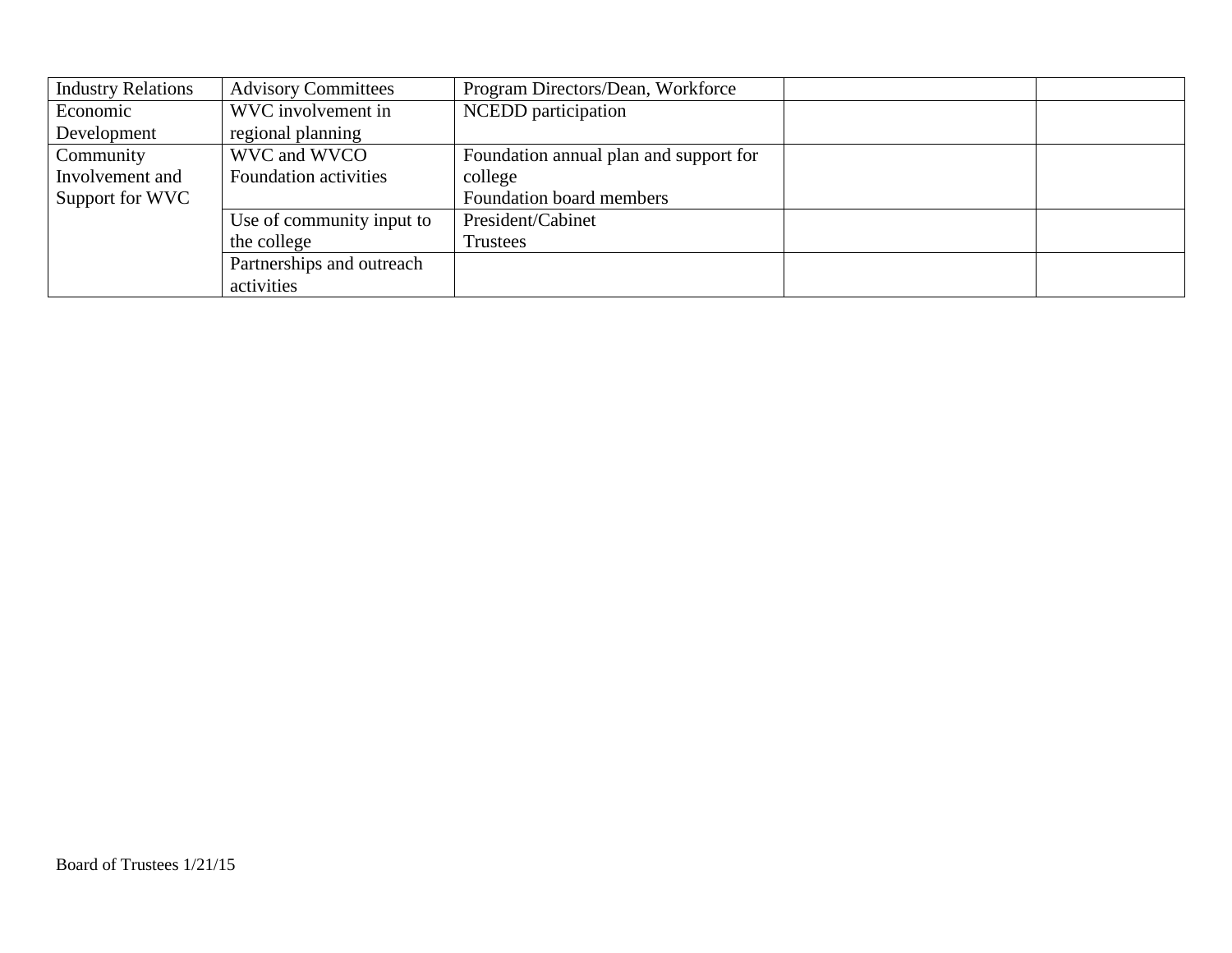## **Community Engagement Component: Diversity and Cultural Enrichment Core Theme**

Objectives: Students and staff will be supported by practices and policies that create an inclusive environment for learning and work. The college community and residents of District 15 will have opportunities to experience diverse and multiculturally rich perspectives through curriculum, educational programs, and special events.

| <b>Indicators</b>        | <b>Quantitative</b><br><b>Measures</b> | <b>Benchmark for Expected Performance</b>                                                                                                                                                                                                                                                                 | <b>Current Data</b>                                                                                                                                                                                                                                                                                                        | <b>Notes</b>                            |
|--------------------------|----------------------------------------|-----------------------------------------------------------------------------------------------------------------------------------------------------------------------------------------------------------------------------------------------------------------------------------------------------------|----------------------------------------------------------------------------------------------------------------------------------------------------------------------------------------------------------------------------------------------------------------------------------------------------------------------------|-----------------------------------------|
| Inclusive<br>Environment | Student and staff<br>surveys           | "Satisfactory" or better on items related to<br>inclusiveness of college environment                                                                                                                                                                                                                      | Spring 2013 student survey and Fall<br>2013 staff survey: all items with better<br>than average ratings                                                                                                                                                                                                                    | <b>Staff Survey TBD</b><br>January 2015 |
|                          |                                        |                                                                                                                                                                                                                                                                                                           | 94% of 416 graduating students in<br>2013-14 would recommend WVC                                                                                                                                                                                                                                                           |                                         |
|                          | Student and staff<br>demographics      | Performance targets based on<br>demographics in district population:<br>Staff – Hispanic: 20.2% to 22.3%<br>Staff – Native American: 3.3% to 3.5%<br>Students – Hispanic: $20.2\%$ to $22.3\%$<br>Students – Native American 3.3% to<br>3.5%<br>Perkins: Gender-based enrollment in<br>workforce programs | Staff: 13.5% Hispanic, 2.4% Native<br><b>American</b><br>Wenatchee Students: 35.5% Hispanic<br>Omak Students: 13% Native American<br>Total Students of Color: 47.2%<br>Total Staff of Color: 20.2%<br>2012-13: 24% Nontraditional                                                                                          |                                         |
|                          | Success of<br>underserved groups       | Reduce achievement gaps (new data<br>sources)<br>SAI Fall 2010 cohorts, SBCTC:<br>F2009 ATD cohorts, SBCTC                                                                                                                                                                                                | Transfer completion: White 31%,<br>Native American 17%, Hispanic 26%<br>Workforce degree/cert: White 35%,<br>Native American 9%, Hispanic 9%<br>Workforce short cert: White 6%,<br>Native American 0%, Hispanic 52%<br>Dev to College Math transition w/in 2<br>yrs: White 28%, Native American 9%,<br><b>Hispanic 25%</b> |                                         |